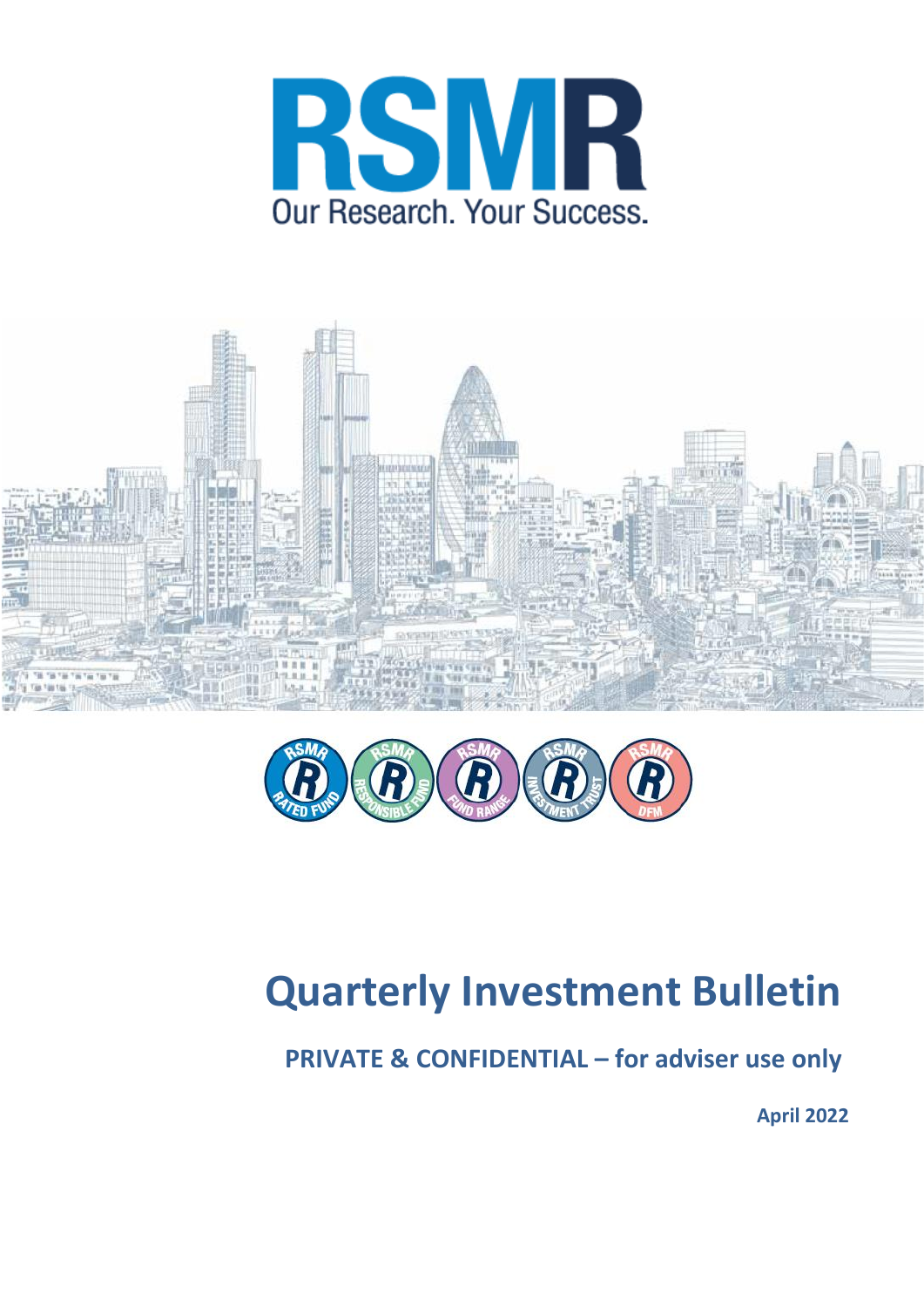

# **General Economic Overview – Quarter 1 2022**

It would be impossible to ignore the factors that have driven asset prices this quarter. The two key elements have been the changing views on inflation and the Russian invasion of Ukraine. In the case of the latter, most western governments are supportive of the situation that the Ukrainian people find themselves in after the invasion by their Russian neighbours. Naturally this event led to a significant increase in volatility across both bond and equity markets, however after over a month of conflict, markets have made something of a recovery and volatility has fallen from the peaks seen following the initial invasion. Compared to the last quarter asset prices have seen significant movement but have finished with the S&P 500 down by around 2% (in sterling) year to date, which is probably better than expected.

2022 started in a reasonably positive manner with the only major concern being that of inflation and how the central banks would be able to negotiate a soft landing. Inflation data was coming in higher than expected and sticking around longer than expected leading to predictions of much faster tightening in western economies. The expectation of US rate rises went from around three in November 2021 to six / seven in the last month. In March we saw the first rate rise since 2018 from the Federal Reserve with confirmation that the unwinding of the balance sheet could commence as soon as May – the emphasis moving to taming inflation rather than supporting growth. With inflation at a 40-year high and the Fed's preferred measure of wage growth at its highest level on record the risk does seem to be skewed to the upside for monetary tightening. The Bank of England also raised rates on the 17<sup>th</sup> March by 0.25% to 0.75%. Inflation is expected to rise to 8% in Q2 and possibly higher with the impact of the invasion of Ukraine. The Bank of England were however less hawkish than the Fed on further rate rises with consumer confidence declining and the squeeze on household incomes much larger than a month ago.

With the concerns over inflation being linked closely to supply related issues, based on high consumer demand post pandemic, the invasion of Ukraine could not have come at more difficult time. This added level of uncertainty has ramped up the concerns that inflation will jump even higher because of shortages created in certain key sectors. The price of oil for example is currently around \$100 a barrel (March 2022) but for a short period was close to \$140. This type of volatility for commodities is bound to have an effect on consumer confidence and prices in the shorter term. Energy prices are already likely to go significantly higher this year and this recent crisis may well see a second round of increases. In Russia, the situation has created a significant problem for the economy with interest rates set by the central bank now at 20% and panic buying a feature in many regions. An initial rush to take out currency from banks has been mitigated by central bank action to raise rates. Inflation is high as the sanctions bite, particularly for businesses that import goods. There is the acceptance however that the initial inflationary hike might actually lead to less interest rate rises than currently predicted by the Fed and the Bank of England. The B of E has certainly become more dovish in its rhetoric and equity markets recovered towards the end of March partly in the belief that fewer rate rises will be needed because of a faster economic slowdown.

The threat to the global economy extends to the political landscape as those countries which are seen as allies to Russia, such as China and India, have yet to really commit full support, risking international condemnation as well as possible sanctions. China has an interesting position as it wants to continue to keep its geographical corridor open with Russia for energy supply in case other routes are cut off, but it also needs to trade with the West. India has similar energy requirements. Whilst the rest of Europe also has energy requirements, the threats raised by the crisis in Ukraine have raised the importance of a diversified supply which recent globalisation has tended to ignore. A move to more renewable sources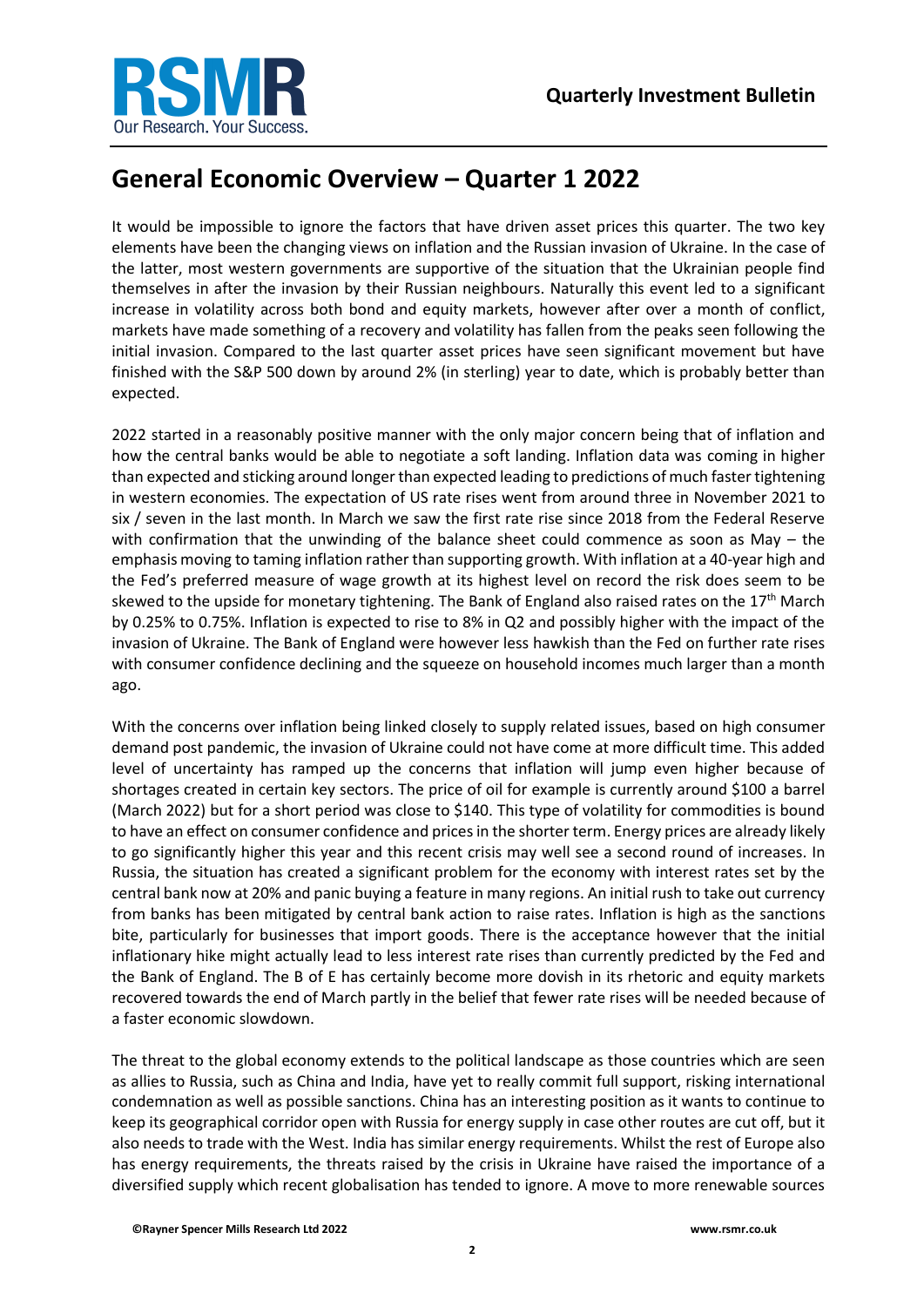

will be the cornerstone for this but it takes significant time to switch this onto the grid, particularly in the case of nuclear energy. All of this has pushed commodity prices to 20 year highs.

There are no good outcomes from war, but most wars do end with a negotiated peace of some kind. How much this conflict continues to affect global growth will depend a lot on the time it takes to resolve. A long, drawn-out war will have a negative effect on global growth and probably speed up any recession that may be forthcoming from the already difficult inflationary conditions we face. It will make a central bank error more likely and a soft landing less likely.

## **Equity Markets**

The first quarter of the year has not been great for investors, but it could have been much worse – a loss of around 2% on the S&P 500 is probably not too bad given the political situation at the moment. The theme at the beginning of the year was inflation and this has of course shifted to the implications of the war in Ukraine and the effect of sanctions and supply chains, especially in the energy sectors. This has meant very different levels of performance for sectors as the quarter has moved on. Ahead of the Ukraine crisis, energy stocks had been performing well, with the UK stock market performing more strongly than many others because of its old industry and energy bias. The US was weakening, as the technology sectors were badly hit, with the threat of inflation getting out of control and rates having to rise faster than expected resulting in a higher discount rate and reducing future profit expectations.

It is likely that the increase in volatility caused by the crisis in Ukraine will be present in markets for the time being. Confidence is very important for risk investors and the current levels of uncertainty will make investors more nervous and more reactionary to any negative news. Whilst the war continues, and sanctions are in place, economic data will be difficult to fully interpret as the cause may be temporary, but it may also have longer term ramifications which markets will incorporate in valuations. The longer the war goes on the more the uncertainty will continue. The world's largest economy, the US, is somewhat insulated from this but it is still influenced by energy prices which are on the increase. Returns from commodities have been strong, particularly oil and gas, but also gold and other rare metals such as nickel, with Russia a core global source. This is reflected in higher valuations for these companies across markets.

#### **UK**

The Chancellor Rishi Sunak finds himself in another difficult position as we saw from the Spring Statement. The UK finances were stronger than expected at the end of 2021 allowing for some additional flexibility for tax reforms, but the Ukraine crisis has changed this with the forecasts from the OBR for UK growth coming down to 4% from 6.5% for the year to October 2022. Inflation is now expected to peak at closer to 10% rather than 5% as predicted last October. This is likely to create a big squeeze on household incomes, the largest impact being from the increase in energy prices. The so termed 'cost of living crisis' will now take precedence with many calling for the increase in National Insurance due in April to be scrapped until this is over. There is no simple fix without increasing spending or lowering tax receipts which the Chancellor may yet be forced to do. The recent statement which lowered some costs, such as taking 5p off petrol duty, was seen as tinkering and not really having any significant impact for most of the population.

The annual rate of inflation has come in at 6.2% which creates a dilemma for the central bank (and indeed most western central banks) which is trying to tame prices without cutting off growth. Rates were raised in March by 0.25% for the third time in recent months but raising rates is not a subtle tool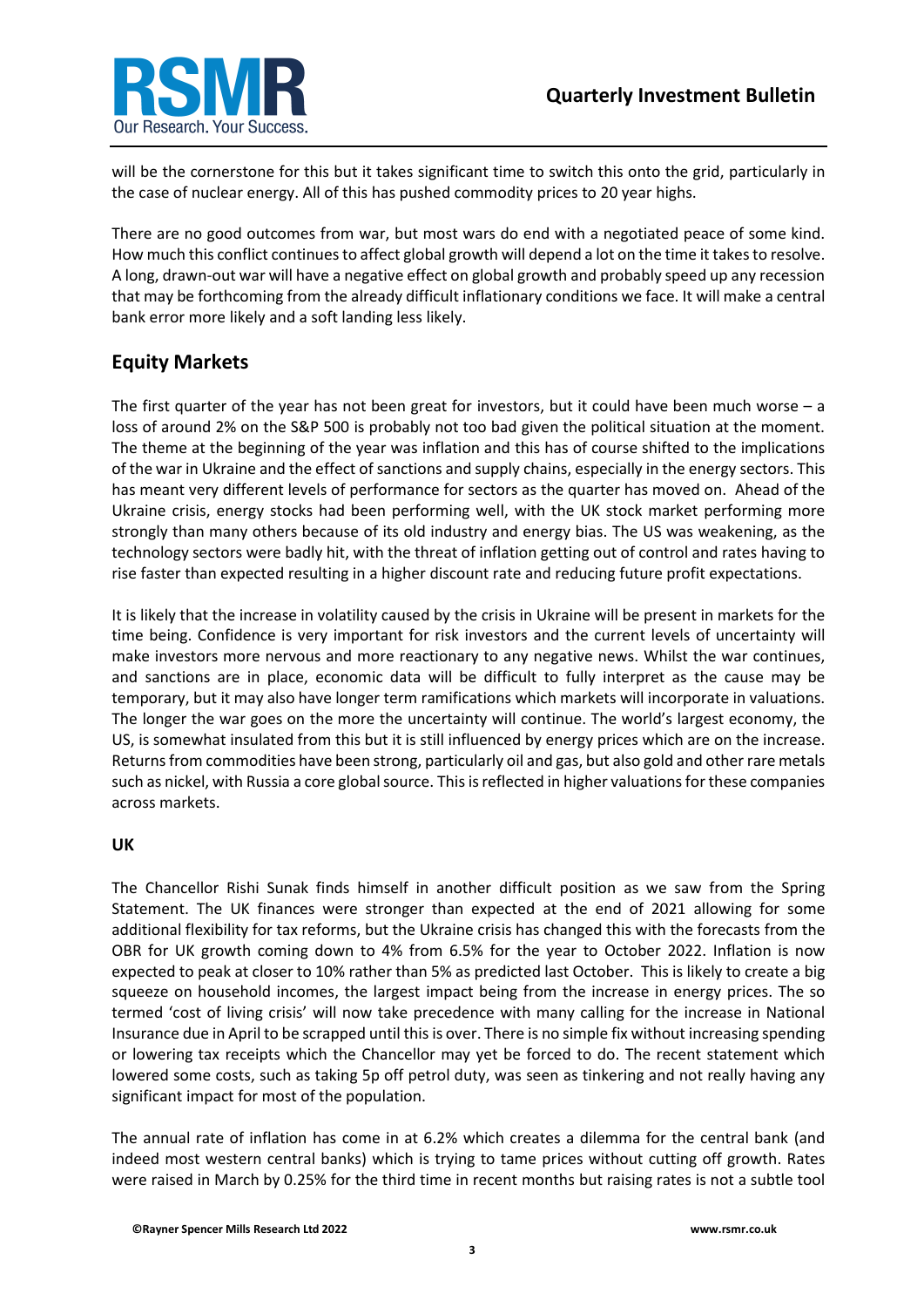

and increasing them too far could cut off growth in the future if the effects of the Ukraine invasion become greater and last for longer, particularly in Europe which would affect the UK due to its close economic links. Prior to the Russian invasion, the UK economic picture was looking quite strong – GDP grew 0.8% month-on-month in seasonally adjusted terms in January, which contrasted December's 0.2% decrease. January's figure marked the best result since June 2021 and came on the back of upturns in the services and manufacturing sectors. The unemployment rate registered 3.9%, down 0.2 percentage points from the previous rolling quarter. Experimental data for February showed that employment rose by 275,000 from January. Like many economies the shift of growth has moved from goods to services, as this sector recovers, and the PMI data backs this transition as areas such as hospitality and travel benefit.

#### **US**

The US continues to be more isolated from other economic regions and so has been less affected by the Ukraine crisis, given its more independent economy. Whilst energy prices have increased, they have not risen anywhere near as much as in Europe for example. The US are aware that this situation could worsen and as we have moved through the quarter there has been further intervention with President Biden announcing supply increases from the US strategic oil reserve to reduce supply pressure.

Inflation remainsthe main concern for policymakers as it hit 7.9% in February and there is a strong belief from Wall Street economists that the Fed may well raise rates by half a percent (double the previous 0.25% increases) at one or more of its forthcoming meetings to combat this. By contrast, economic growth is easing as the latest wave of Covid-19 cases and elevated inflationary pressures drag on economic sentiment. The unemployment rate ticked up in January and consumer confidence continued to fall in February, which should be stunting household spending although the latest data for consumer spending in January 2022 remained quite robust. The Chicago Fed National Activity Index also showed the strongest output expansion since October 2021. In the last week in March we saw a recession signal flag red as the two year treasury note rose above the ten year (albeit briefly) for the first time since August 2019. This yield curve inversion is seen by many as a negative signal about the economy's long term growth prospects and has preceded every US recession over the last 50 years. This time around it might not be such a reliable signal as yields have been manipulated by the huge bond buying programmes of QE.

Since the beginning of the year one of the features of the US equity market has been the levels of volatility and this has resulted in a change that has seen an increasing level of share buybacks. Companies have taken advantage of weaker prices (with shares falling 25-30%) to strengthen their position by propping up demand for their stock and increasing earnings per share by reducing the number of shares in circulation. The overall resilience of the S&P 500 has surprised many economists, although there may be delayed reasons for this that have yet to fully work themselves through the system.

The US is in a stronger position than many other regions with fiscal and monetary stimulus boosting consumer spending and confidence.

#### **Europe**

The centre of attention for most European politicians has been the events in Ukraine over the last few weeks, but prior to that it was the same battle with inflation that was present in other western economies. The ECB has been at the centre of much of the inflation debate and has been steadfastly dovish whilst other central banks have moved hawkish this year. This has changed recently, and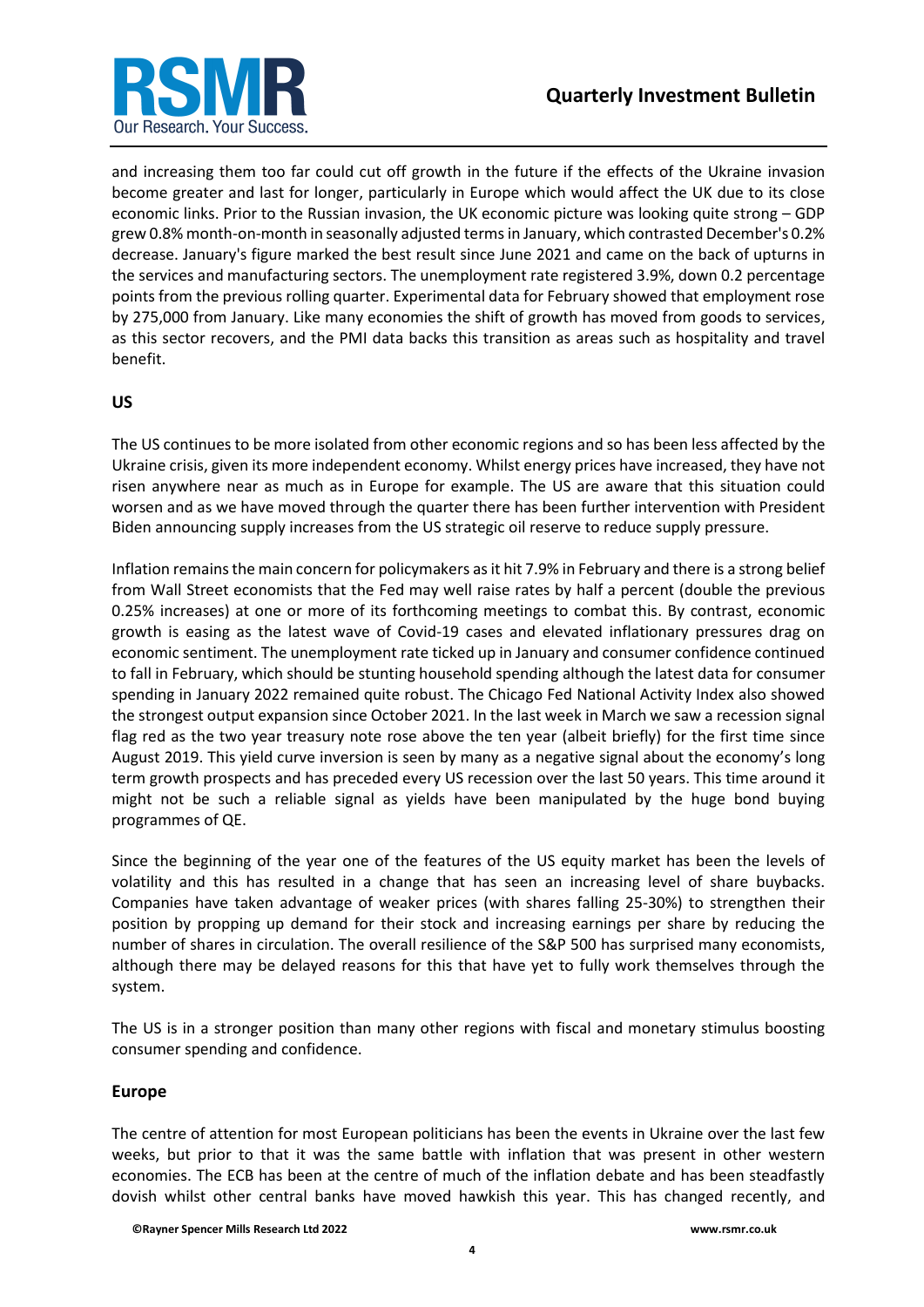

although raising rates seems some way off, the language and actions have seen a shift. Different economies in Europe are moving at different speeds on interest rates – the UK has raised rates and more recently the Norwegian central bank also raised rates as its economy is booming at the moment.

Growth was always set to slow down this year after the pandemic recovery but looser restrictions, tighter labour markets and accumulated savings, coupled with EU fund disbursements and loose fiscal and monetary policies, could maintain activity. However, sustained inflation, prolonged global supply shortages, Russia's invasion of Ukraine and high public debts all cloud the outlook.

The invasion was clearly an unknown, but it has a greater chance of reducing European competitiveness because of its more immediate geographical effect. The most likely fallout is for the manufacturing sector, particularly German businesses which are more exposed and European PMIs may well fall below 50 which signals a recessionary environment in the short term. The war in Ukraine is on the European doorstep and raises the treat of a stagflationary shock raising prices and squeezing household incomes. The OECD has predicted a 1.4% point hit to Europe's economy in 2022 based on the effects so far. The effect on confidence is difficult to interpret but with 3 million refugees entering European countries (most notably Poland) the Union has a lot to deal with outside of just energy supplies. The ability for Europe to increase sanctions in areas like oil and gas is limited with Olaf Scholz, the German Chancellor, not prepared to move on this at the moment. The US is aiming to aid Europe by increasing supply from other sources, but this is not an immediate solution.

#### **Asia & Emerging Markets**

Asia was the first region into the initial pandemic and the first to come out of it and many countries benefitted from the strength of demand for manufactured goods in 2021 and going into 2022. This was especially true of China and to a lesser extent Vietnam. The latest Covid-19 variants have been more damaging to Asia compared to the rest of the world as in many countries vaccination rates lag the west and also the efficacy of the Chinese vaccines on both Delta and Omicron are weak. This has resulted in China now imposing more restrictions than western countries and this is affecting not just manufacturing sectors (which are key exporters to the west) but also the domestically orientated service sector. China and Hong Kong are both closed to visitors and the domestic population aren't able to travel internationally. China offshore equities (not the 'A' share market) were hard hit in the initial fallout from Ukraine with investors fearing the possibility of sanctions. This, combined with slowdown fears for the wider economy related to the property sector, has weighed on the market.

Within Asia the overall economic recovery has been mixed. India had shown signs of entering a prolonged economic upswing until the Ukraine invasion prompted a surge in the oil price which has impacted on the Indian market as the country is a major oil importer. Southeast Asia remains a strong long-term consumption story with economic performance stronger for commodity exporting countries such as Indonesia and Malaysia.

The 'Common Prosperity' agenda is driving a long-term rebalancing in the Chinese economy and will create both winners and losers, so there will remain opportunities for active managers to deliver positive returns. There does need to be an emphasis on businesses which are ESG focussed and show responsibility to all stakeholders. The authorities in China explicitly wanted to see a cooling in property prices even if this caused short-term economic pain, believing owning or not owning property was a driver of inequality in the country. There is also a focus on reducing emissions which in the short term has hit economic activity in certain industries.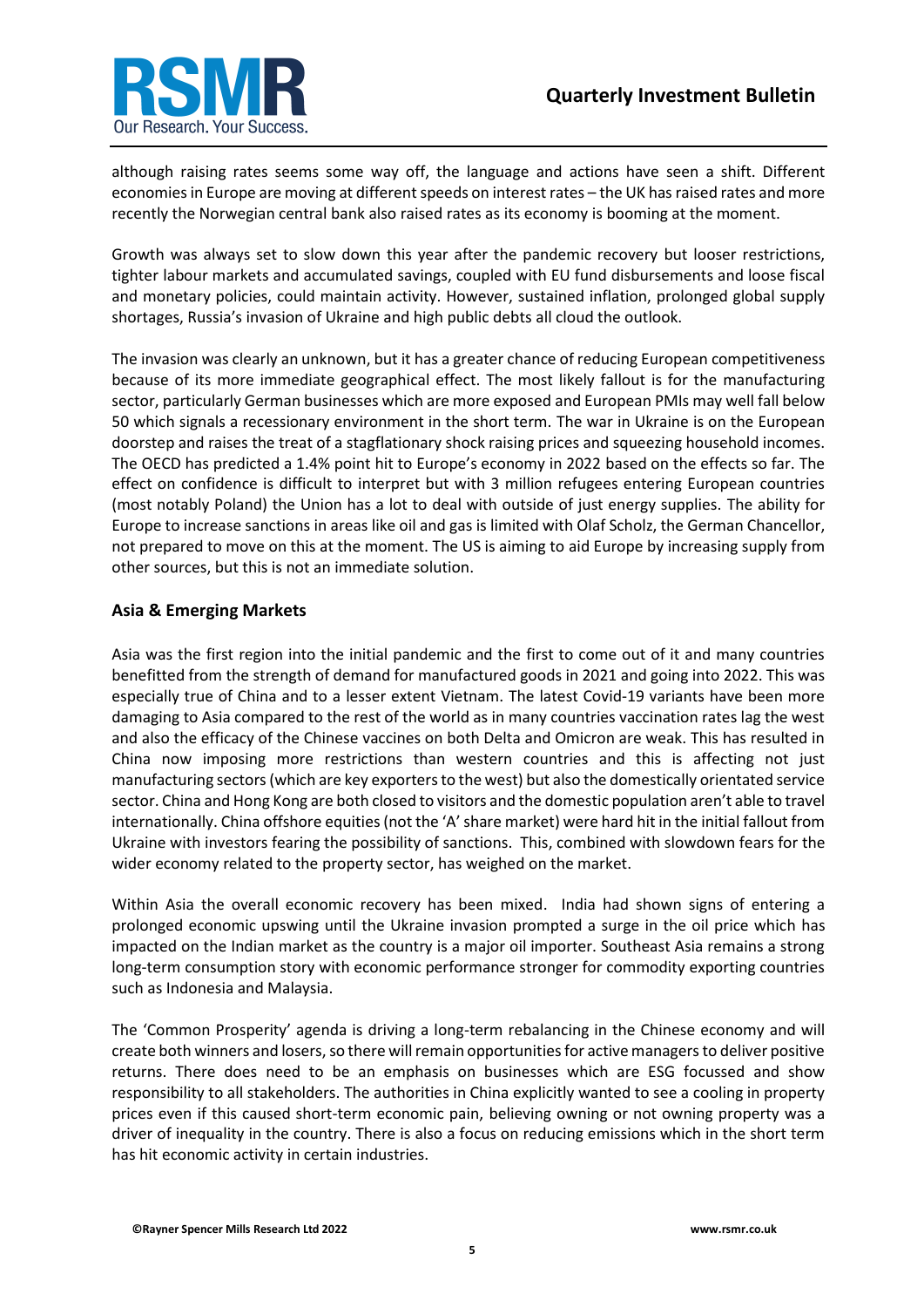



China is focussed on its 'Dual Circulation' strategy which is a refinement of the Made in China 2025 agenda, and this has an objective for the country of the creation of globally competitive domestic champions in key strategic sectors, whilst increasing the level of domestic consumption in the economy. This aims to reduce reliance on global macro forces (and western countries) with the aim of China becoming its own growth driver. If the economy does slow more than expected China remains the one major economy which did not resort to QE and it has the potential to further cut interest rates from current levels. China will now concentrate on the quality rather than the quantity of economic growth which perhaps surprisingly could provide an increase in profits for many companies as it will reduce the oversupply issues which hit margins even when GDP growth was averaging 10%.

India has benefitted from its post Delta variant economic recovery and has weathered the Omicron variant. The reform measures enacted by the Modi administration, such as the nationwide goods and services tax and the incentives to manufacturing businesses, are also helping sentiment towards India, where the long-term growth runway remains intact. Compared to its North Asian neighbours, India should benefit from the under penetration of many basic goods and services such as autos, retail and healthcare. The country's current account vulnerability had improved significantly, aided by the phasing out of expensive and wasteful fuel subsidies, but there are concerns once again about the current account after the surge in the oil price which has hit the currency in the short term.

Amongst the other Asian markets, the ASEAN region is no longer the market darling it once was, and valuations no longer trade at premium levels. As the effects of Covid-19 on their economies pass over time it seems safe to assume the long-term positive trend in domestic consumption will resume. As a result, whilst in the short-term, oil importers could see vulnerabilities highlighted there are now attractive opportunities for longer term investors. Indonesia continues to have favourable demographics and is a beneficiary of higher commodity prices. Malaysia too is a commodity exporter which should protect the currency against devaluation pressure. The Philippines has some attractive long-term opportunities and is no longer amongst the most highly valued in Asia. Many Asian countries continue to have competitively priced labour markets which have the potential to attract inward investment. Within Singapore many of the listed banks have exposure to the ASEAN region and should benefit from rising US interest rates and bond yields.

Within Latin America, Brazil has been a volatile market as rising inflation resulted in significant increases in interest rates in 2021 and the first quarter of 2022 which slowed the economic recovery. There remain concerns about the election due later this year with polls suggesting the return of a left-wing government under former President Lula. However, the market has recognised Brazil is a significant beneficiary of the Ukraine crisis as a commodity, and especially a food commodity, exporter and its currency has rallied significantly during the first quarter.

Chile has suffered from political turbulence and the election of a left-wing regime in a country which had previously shown high levels of political and economic stability, although it has not been able to shake off the regional problem of high levels of inequality which helps explain the election outcome. The country is an exporter of copper, a key component of the green energy revolution.

Within the emerging market region, it is important Covid-19 vaccination rates keep up with the developed world and also that they have a formula which can deal with newer variants such as Delta, Omicron and any other evolving mutations. This should allow scope for a further economic reopening and catch up over time although Ukraine-driven supply side shortages will reduce growth and increase inflation. Food inflation is always a risk and can be a cause of social instability and unrest.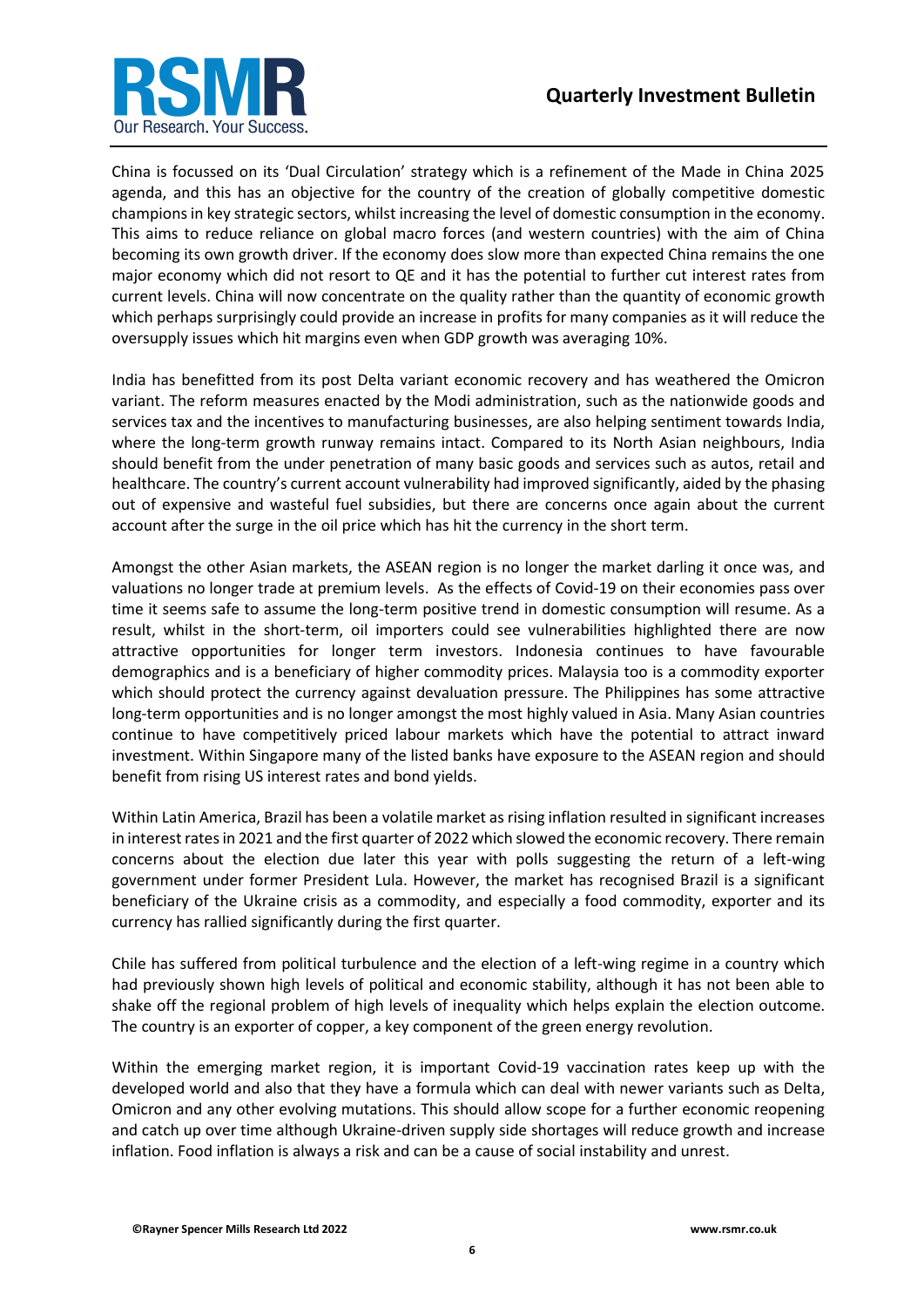

As well as the situation in Ukraine, a further risk to the region remains faster than consensus US monetary tightening which, if combined with a very strong US dollar, generally results in stock market and economic weakness. Overall, the region has raised interest rates ahead of the developed world in response to rising inflation and this should be a relative positive over the remainder of 2022.

#### **Japan**

The quarter started less favourably for the Japanese economy with Covid-19 cases on the rise and reaching record levels in early February, leading authorities to extend quasi state of emergency measures in a number of key prefectures. As a result, consumer sentiment turned more pessimistic during January and February, and the composite PMI tumbled back into contractionary territory in the quarter amid weaker domestic demand. More recently this has improved as cases have fallen and approval has been given to the most recent record JPY 108 trillion yen budget from the government to support households as energy and food costs escalate. Unlike other countries, the Bank of Japan has indicated that it will continue to support bond buying even as the yen has come under heavy pressure. The bank wants to keep a lid on medium term borrowing costs, in line with their yield curve control policy (YCC) where it keeps debt yields in a fixed range. The yen has fallen against the dollar because of this policy as the gap between bond yields with the US has widened. A cheaper yen means higher import costs and although that is good for Japanese exporters, the government also has a goal to limit the fall in the yen and may have to intervene in currency markets if it were to fall further. Following the recent lockdown there is an expectation that the economic growth picture will pick up as pent-up consumer demand is released, although rising inflation and higher energy prices will possibly dampen this picture.

There are also some other positive signs. Japan's newly created University Endowment Fund has caused some positive momentum for equity markets this quarter. It is starting with yen 5 trillion of AUM, with a near-term target of yen 10 trillion which would make it larger than the Harvard and Yale endowments combined. The reference portfolio has 65% in equities and 35% in bonds. If it were to follow the GPIF (government pension fund) model, that would suggest a holding of yen 2-3 trillion in domestic equities. Whilst not massive compared to the whole market, it is significant as it signals a confidence in equity market investment.

Overall the Japanese government faces a difficult task of managing the domestic economy as it comes out of the pandemic later than other countries at a time of rising global interest rates and slowing global growth and is also impacted by the Ukraine crisis.

### **Fixed Interest**

The problems facing fixed interest investors are much the same as we reported last quarter although they have had a small reprieve as investors fled to areas of safety at the beginning of the Ukraine crisis. This saw yields fall back as investors sought to protect capital. The initial phase of the conflict is however over, and yields have started to rise again especially as interest rates rise in western markets with the US and the UK both raising rates in March 2022. Even without the Ukraine crisis, investors were facing the highest inflation figures in decades and well above central bank targets. The dilemma for central banks is how to tackle rising prices without choking off growth. Stagflation has been previously dismissed as a threat, but the effects of the events in Ukraine have brought this back into scope as an outcome under current economic forces.

Bond funds have all struggled year to date, with many of the most popular down around 5-7%. The main cause has been yields rising around 1% since the start of the year. Few parts of the bond market have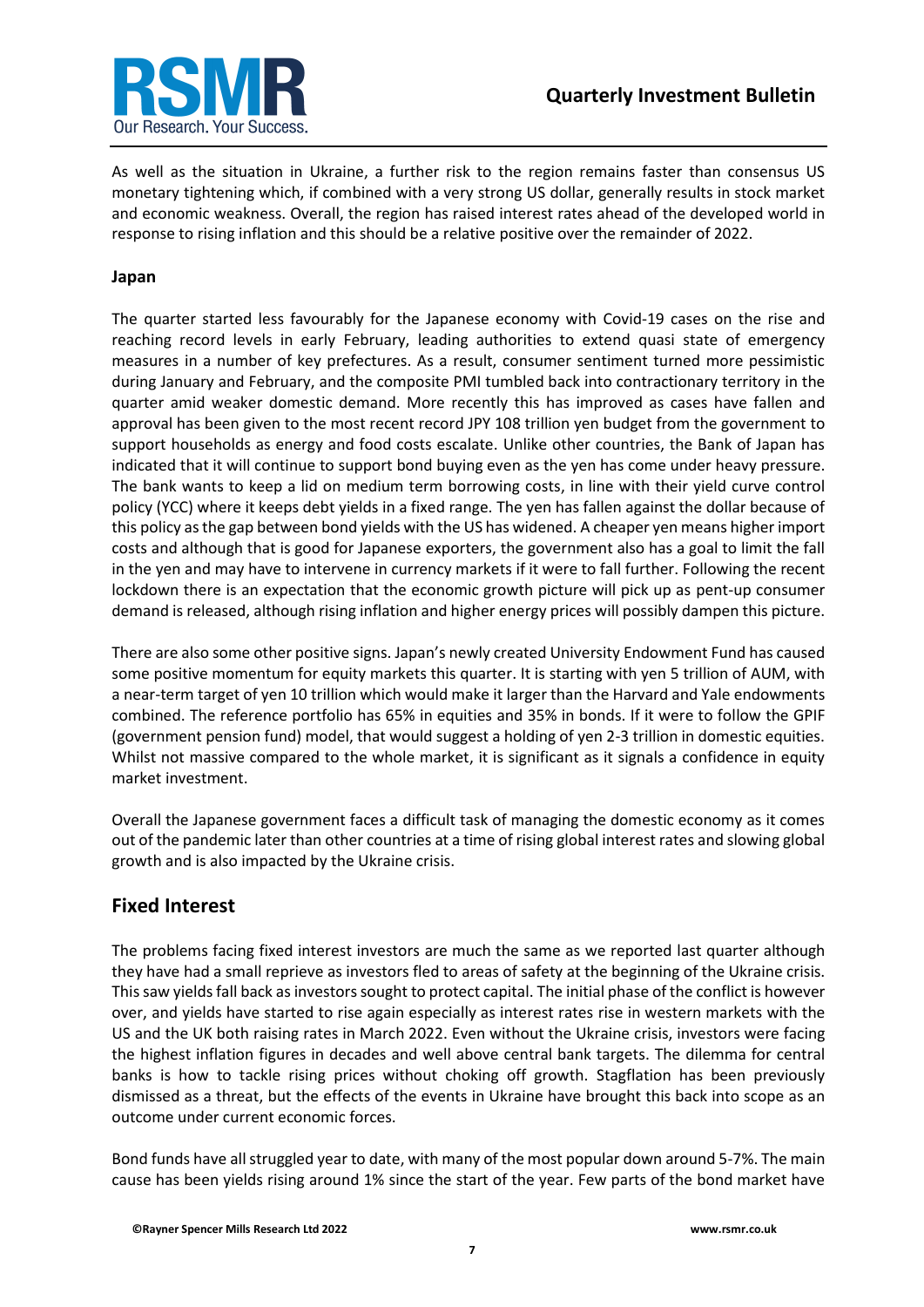

been spared from the falling bond prices with this turmoil coming after US Federal Reserve chairman Jerome Powell's statements suggesting he wanted to return US monetary policy to a neutral stance quicker than previously thought. The Bloomberg Global Aggregate Index, a broad market-cap weighted index made up of government and corporate bonds, is down more than 7% year-to-date.

The message so far from the Fed and the ECB is that they will focus on inflation rather than growth which might mean they don't rush to support markets at the first sign of an economic downturn. Certainly, US bond yields at the short end have charged higher in recent months, rising to 1.92 from 0.8 at the beginning of the year. In Europe, short-term borrowing costs fell as the reliance on Russian energy supplies saw defensive assets in demand, and although they have now risen again the likelihood of higher rates in the short term is small. Supply led inflation requires a different strategy as higher shortterm prices could dampen longer term inflation expectations as growth slows. The gap between long term rates and short-term rates is small leading to what is termed a flat yield curve which can signal that growth is about to slow. In recent days (up to the end of March) this has eventually led to an inverted curve, with short term rates being higher than long term rates, which can indicate a recession with central banks potentially having to cut rates (this is a long way off). The issue for central banks is the increased potential for a policy mistake in this environment.

Another threat in this situation is that of default from the Russian government and Russian companies. Russian debt is estimated to be \$490bn according to the central bank of Russia. Of that \$40bn is in dollar bonds which have plunged in value. Another \$40bn is in rouble denominated debt and the fall in the rouble will have significantly reduced the value of these assets. Foreign investors also own \$21bn of corporate debt, some of which is likely to default due to the new capital controls in Russia. Moscow has recently made an interest payment due on March 16<sup>th</sup> which may indicate a more positive situation in the short term at least.

In general, spreads have widened in the recent crisis which perhaps provides some opportunities, particularly in high yield investments but the trend for yields is upwards for the time being. There are arguments that in the short-term short duration assets are likely to be the best place for investors and can at least deliver some coupon ahead of holding cash. Other areas of opportunity are emerging markets, but this may depend on the pace of tightening in the US and its effect on the dollar, and careful country selection will be needed.

Some assets with higher rates have attracted investors, and emerging market debt has been one of these. Many emerging market central banks have hiked rates making them more attractive, and this should also help control inflation expectations. In Asia, especially in China, inflation has been quite low, whilst on the other hand certain currencies such as those used in Turkey and Latin America have seen significant depreciation which is a cause of inflation. The other big question for the region is monetary policy in the States and whether this was behind the curve. The pace of tightening will be important for the emerging world, not just the absolute level of rate rises, but if the pace of tightening is faster than expected then the emerging markets would be at risk.

# **Property**

This quarter there was a definite difference between physical property returns and property shares. Physical property was for once ahead as equity markets fell on the back of the issues we have discussed in the sector analysis above. Physical property funds were up around 1-1.5% driven by further growth in rental values.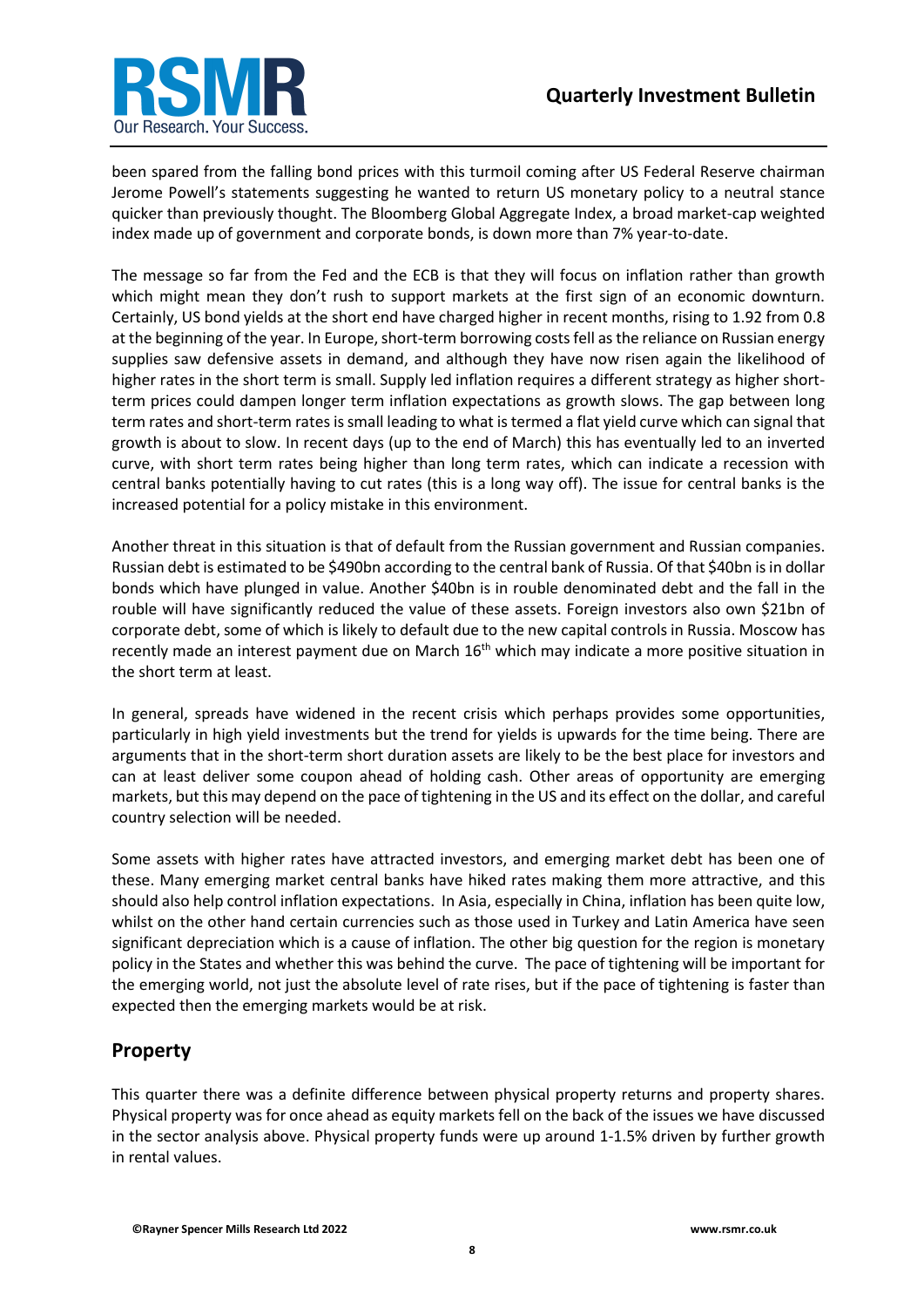

The property sector had a strong 2021, as did most risk assets, but with the positive returns being very sector dependent. Following the trends already established, the areas that have been most positive so far in 2022 have been warehousing and residential property. Most physical property funds are heavily into the former but have less exposure to the latter where property share funds and REITS tend to have more exposure. In residential property, demand continues to outstrip supply and higher interest rates would make housing even more expensive to buy and build which will further choke new supply, making housing affordable to those with the lowest cost of capital (i.e. institutions). The rental businesses in all market segments should also enjoy robust growth. Distribution warehouses and London's industrial sector are set to see the highest investment returns over the next five years, at 11.6% and 9% respectively (source - Schroders), but shopping centres could also be set to make an unlikely resurgence.

The retail market still hasn't fully come out of the pandemic downturn but trends in this area are around the repurposing of existing units rather than maintaining past use. The office sector has seen confidence grow and is expected to see cyclical recovery, albeit structural trends may temper this somewhat – home working and flexible employment have changed the way in which offices will be used.

The Evergrande issue in China continues to be an issue for foreign investors and has seen downgrades from credit agencies with a knock-on effect on their ability to raise future capital for projects. In Hong Kong the recent Covid-19 outbreak has hit the price of property as demand has fallen and residents have left the territory.

REITs have struggled more this quarter with the same issues as other risk assets in the wake of the Ukraine crisis. Inflation has been reflected in the potential for rental upgrades as they tend to follow rate rises. The same areas of the market have performed well – industrials and warehousing with the addition of some residential developments.

Property has proven to be a decent source of portfolio gains in the last 12 months, and as we have seen this quarter has acted as a lower correlated asset to other risk assets in portfolios with a positive return. The issue as always is the liquidity for retail investors, and we have seen one fund, Janus Henderson, has taken the step of suspending ahead of its sale. We also await the FCA review which is delayed at the moment. Direct property can still offer low correlations to other asset classes so should not be ignored, but clearly practicalities need to be factored into any investment decision.

Investors are likely to remain focused on core, well-located retail space with secure and long-term income streams, underpinned by high-quality tenants. This partly reflects the normal reaction of companies to economic weakness, but also the pandemic's impact on working from home.

#### **Summary**

Despite market noise, investment is a risk management exercise and especially in times of uncertainty investors need to analyse markets in terms of the three market risk drivers. The first of these is economic fundamentals, the second valuation, and the third is shorter term in nature looking at market sentiment. Investment regimes can be highly important drivers of the return profile of financial assets. During the 1970s the world lived through an inflationary regime which changed with the appointment of Paul Volcker to chair the US Federal Reserve, whose tough inflation fighting credentials altered longterm inflation expectations, but only after instigating an economic downturn to achieve this through sharply higher interest rates. The question for investors now is whether the long-term investment regime has changed from that prevailing prior to the pandemic. As we suggested in the introduction, the two key themes looking forward are inflation and the Ukraine crisis, both of which are interlinked.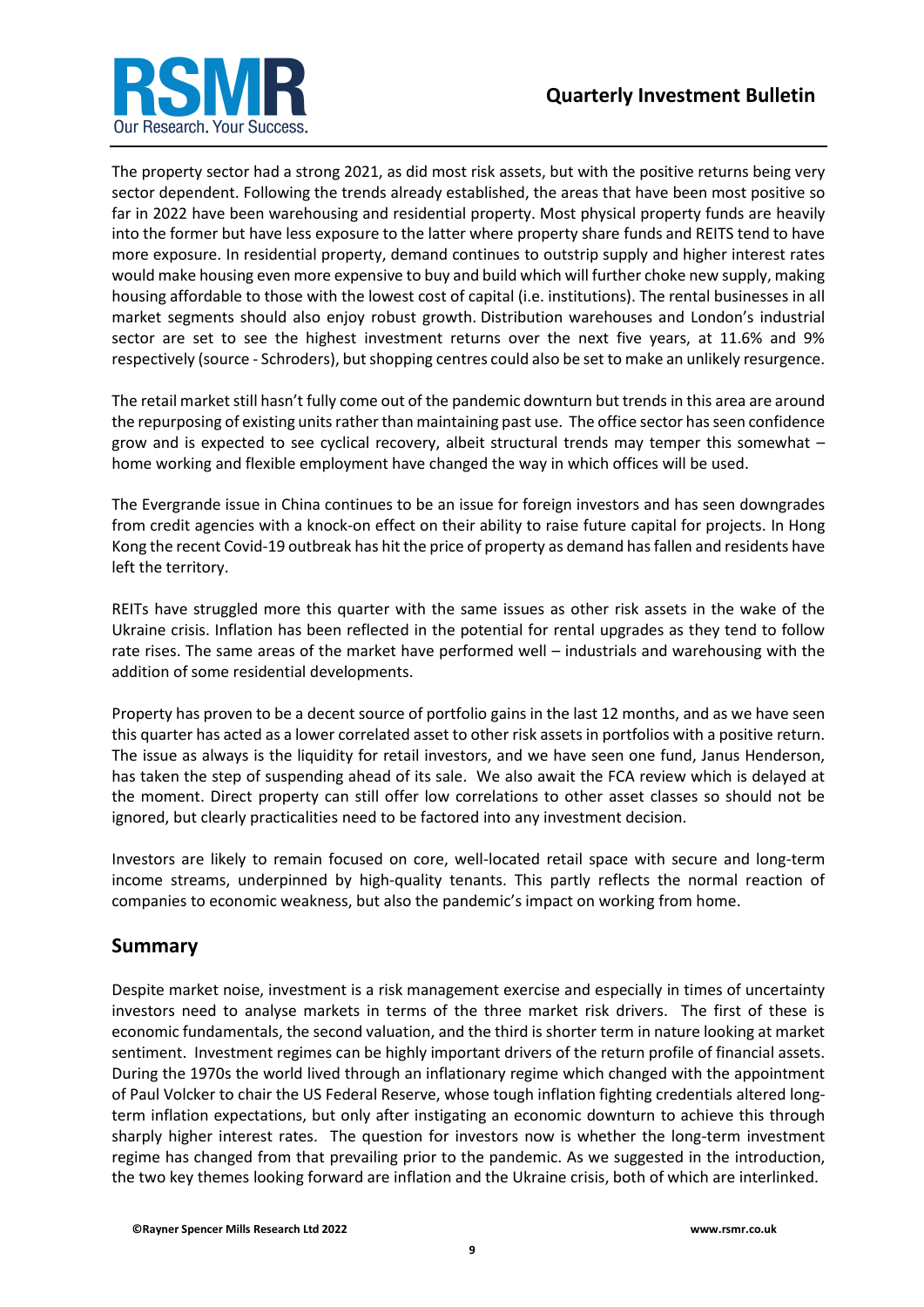

The global economy was still seeing the aftershocks of the Covid-19 pandemic through supply chain disruptions when the Ukraine crisis hit. The problems facing the global economy are very different from the past 30 years where economic downturns have been caused by demand shocks. Monetary authorities, and more recently governments, have become more adept in dealing with demand shocks by aggressively reducing interest rates and adopting unconventional monetary policies including negative interest rates and quantitative easing. Governments realised the limitations of a reliance on monetary policy alone in a severe demand downturn by putting in place a very significant fiscal response to the pandemic. Central banks are currently grappling with how to deal with elevated levels of inflation and whereas traditional 60/40 (equities and bond) portfolios could cope with demand shocks as the bond element of portfolios rose in value, this type of strategy does not work in a supply shock as bonds and equities become correlated in a higher inflation environment. Equities suffer because of the higher discount rate applied to future corporate earnings, while bonds suffer due to the impact of higher inflation and interest rates on the nominal returns offered so bonds do not dampen down portfolio volatility at a time of rising inflation. Market returns in the post Covid-19 period have been mainly as a result of multiple expansions rather than driven by increases in corporate profitability and the market rating was likely to come under pressure pre-Ukraine. With the prospect of higher levels of inflation this pressure is only likely to increase in future years.

The primary driver of global financial markets in 2022 will be linked to the behaviour of inflation, especially in the United States. The annual rate of US price inflation has now risen to 7% and may reach 8.5% by the end of the first quarter when numbers are finally published. Market expectations remain that inflation will fall to around 2% sometime during 2023. In the UK prices rose over 6% in the 12 months to February and the Bank of England has warned inflation could hit double digits later this year due to rising energy prices. Even in the European Union, a traditionally lower inflation economy, the rate has risen to above 6%. In a response to the disinflationary forces from the GFC central banks had targeted policies to get inflation higher, but clearly did not expect the outcome now being seen. This urgency behind inflation has been caused by various economic shocks connected to the pandemic, mostly supply side issues. However, the unprecedented level of fiscal support to economies meant that compared to other recessions when supply might have been disrupted, demand remained strong, adding to inflationary pressures. Japan is the only major global economy where inflation rates remain below central bank inflation targets.

Investors need to isolate themselves from market noise and focus on what we argue are the three long term drivers of equity markets. The first of these are fundamentals which have now become much less supportive. The second factor is valuation and coming out of the pandemic, unlike the period coming out of the Financial Crisis, equity markets were at high rather than low valuation levels.

The third factor investors need to consider is short term market sentiment and this undoubtedly became overly bearish immediately following the Russian invasion, and with markets initially oversold any hint of a peace settlement was and remains likely to drive a short term rebound in equity markets. Once the euphoria from any peace settlement passes, investors will return to looking at economic fundamentals and valuations which argue for a more cautious and selective approach with lower returns than have occurred over the previous decade as asset prices adjust to the new investment regimes of higher inflation and heightened geo-political tensions over the next few years.

Given the events that have taken place this quarter it is perhaps surprising that equity markets have been as robust as they have – perhaps a mix of hope and faith as much as based on fundamentals? Global economic growth forecasts have been marked down but the effect on the global financial system has been limited with global equity indices now higher than pre-war levels. There is a view that there